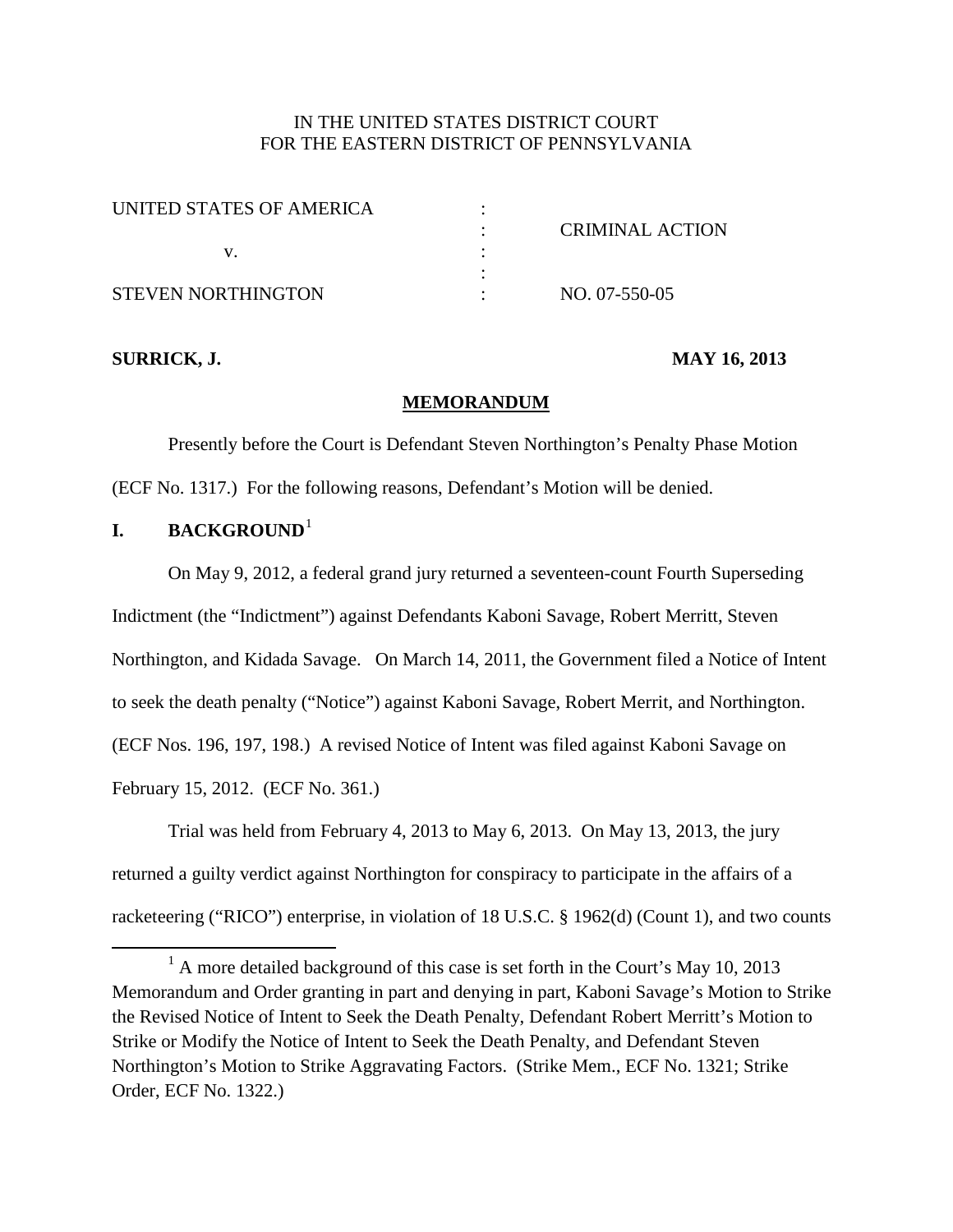of murder in aid of racketeering, in violation of 18 U.S.C. § 1959(a)(1) (Counts 5, 7). Kaboni Savage was also convicted of murder in aid of racketeering of Barry Parker (Count  $5)^2$  $5)^2$  and murder in aid of racketeering of Tybius Flowers (Count 7). Robert Merritt was found not guilty of the capital offenses with which he was charged.

In its Notice with respect to Northington, the Government contends that a sentence of death is justified based on the charge of murder in aid of racketeering activity related to the death of Tybius Flowers (Count 7). (Notice 1.)<sup>[3](#page-1-0)</sup> Incorporating the Indictment's Notice of Special Findings listed in Count 1, the Government will endeavor to prove the following statutory aggravating factors: (1) previous conviction of offense for which a sentence of death or life imprisonment was authorized; (2) creation of a grave risk of death to additional persons; (3) substantial planning and premeditation; and (4) conviction for serious federal drug offenses. (Notice 2.) In addition, the Government intends to introduce evidence of non-statutory aggravating factors, namely: (1) victim impact evidence; and (2) future dangerousness of Defendant.

On May 9, 2013, Defendant Steven Northington filed the instant Penalty Phase Motion. (Def.'s Mot., ECF No. 1317.) Defendant makes the following requests with respect to the penalty phase of the trial: (1) that the jury be precluded from considering certain intent factors as to the murder of Tybius Flowers; (2) that the Court not allow the statutory aggravating factor of substantial planning and premeditation to be considered by the jury; (3) that all victim impact evidence be reduced to writing; (4) that the Government be precluded from arguing lack of

<span id="page-1-1"></span> $2$  On April 27, 2007, Northington was convicted of murdering Barry Parker in the Court of Common Pleas of Philadelphia County, and was sentenced to life in prison. (ECF No. 428.)

<span id="page-1-0"></span> $3$  The Notice filed against Northington also states that a sentence of death would be sought based on Count 8, which charged tampering with a witness resulting in the death of Tybius Flowers. Count 8 has been dismissed.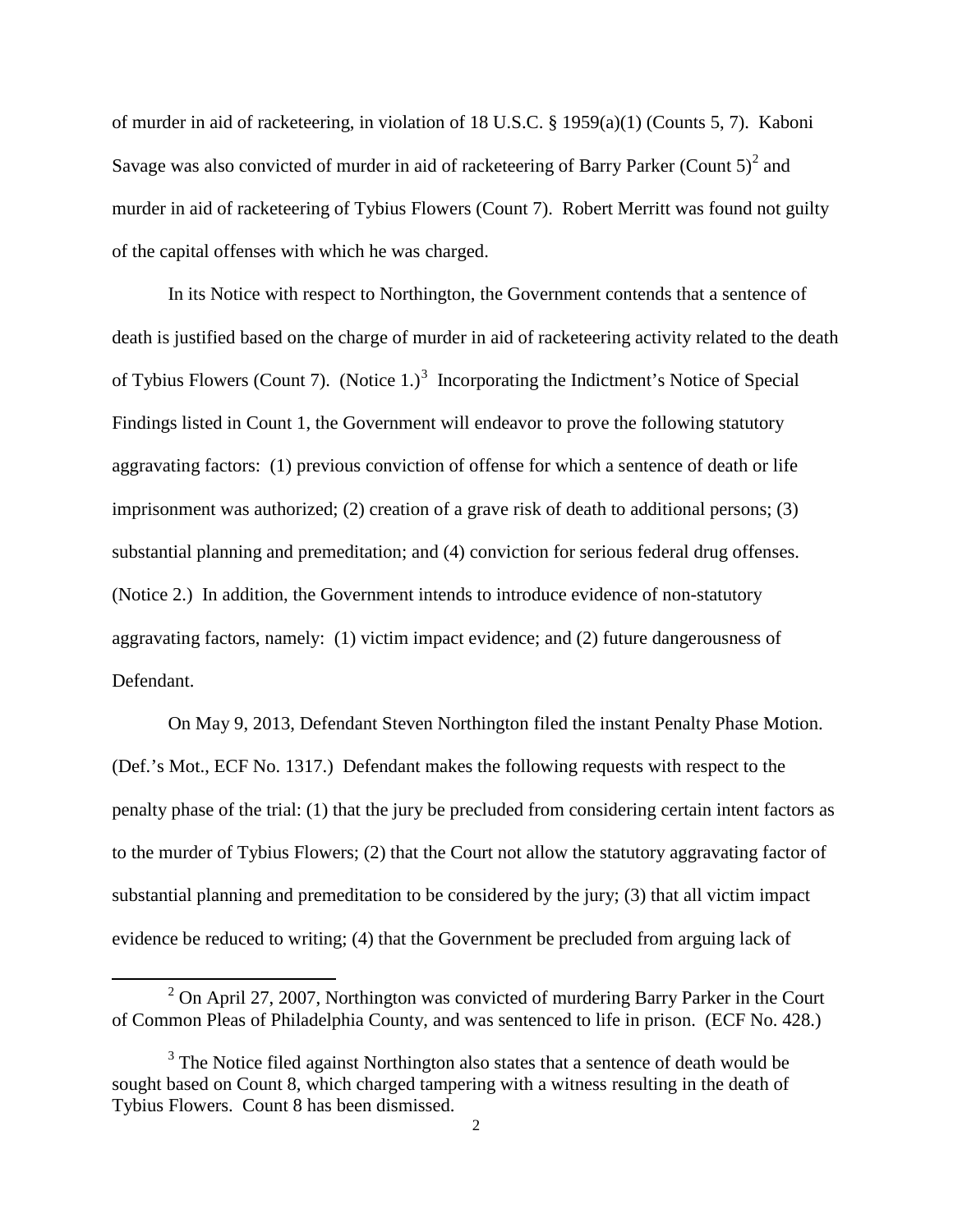remorse based on Defendant's silence; and (5) that the Government be precluded from submitting the statutory aggravating factor that Defendant had a previous conviction of an offense for which a sentence of death or life imprisonment was authorized.<sup>[4](#page-1-1)</sup>

On May 10, 2013, we filed a Memorandum and Order granting in part and denying in part Northington's prior motion to strike aggravating factors. (Strike Mem., Strike Order.) The Court denied Northington's request to strike the statutory aggravating factor of grave risk of death to additional persons, and denied his request to strike the two non-statutory aggravating factors of victim impact and future dangerousness. (Strike Mem. 35-36.) However, the Government was ordered to provide an outline of the evidence that it intends to use in support of these aggravating factors. (*Id*.)

### **II. DISCUSSION**

### **A. Gateway Factors Under the Federal Death Penalty Act**

Under the Federal Death Penalty Act ("FDPA"), 18 U.S.C. §§ 3591, *et seq*. the jury must unanimously conclude beyond a reasonable doubt that the defendant was over the age of eighteen upon committing the offense and acted with one of four requisite mental states. 18 U.S.C. § 3591(a)(1)(A)-(D). The *mens rea* requirement is often referred to as a "gateway" mental state. *See United States v. O'Driscoll*, 203 F. Supp. 2d 334, 350 & n.14 (M.D. Pa. 2002); *United States v. Minerd*, 176 F. Supp. 2d 424, 441 (W.D. Pa. 2001) (distinguishing between eligibility and selection phase and calling gateway factors a "'preliminary qualification

<span id="page-2-0"></span><sup>&</sup>lt;sup>4</sup> Defendant has also requested that the jury be precluded from considering intent factors when weighing the aggravating and mitigating factors. (Def.'s Mot. 6.) Defendant is correct that that the intent factors have to be considered independent of the aggravating and mitigating factors. *See United States v. Bolden*, 545 F.3d 609, 630 (8th Cir. 2008); *United States v. Cheever*, 423 F. Supp. 2d 1181, 1199 (D. Kan. 2006). The Court will instruct the jury that the intent factors may not be considered when balancing the aggravating factors and the mitigating factors.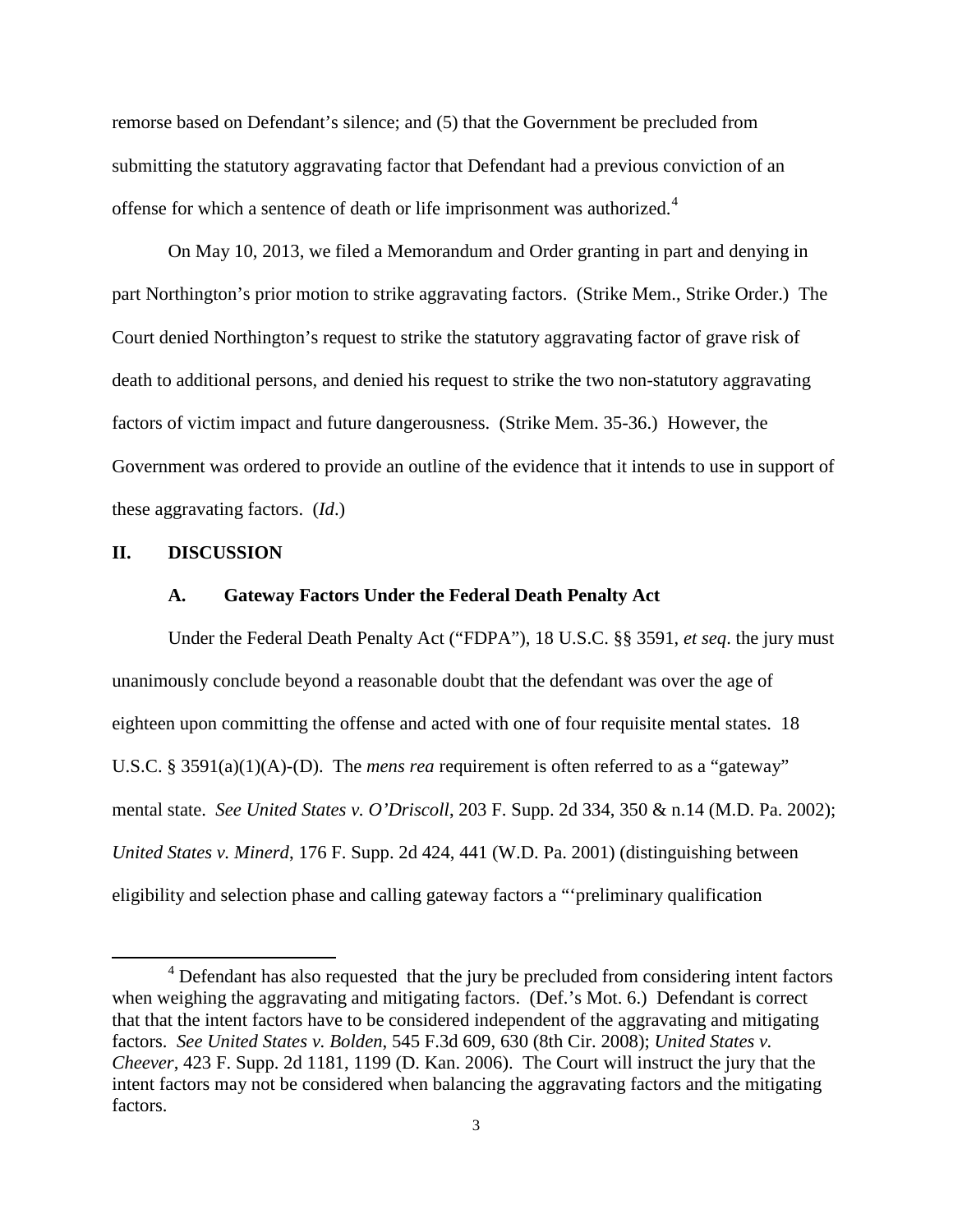threshold'") (quoting *United States v. Webster*, 162 F.3d 308, 355 (5th Cir. 1998)). Each "gateway" mental state in the FDPA requires a level of intent. Specifically, to be death penalty eligible, a defendant must have:

(A) intentionally killed the victim; (B) intentionally inflicted serious bodily injury that resulted in the death of the victim; (C) intentionally participated in an act, contemplating that the life of a person would be taken or intending that legal force would be used in connection with a person, other than one of the participants in the offense, and the victim died as a direct result of the act; or (D) intentionally and specifically engaged in an act of violence, knowing that the act created a grave risk of death to a person, other than one of the participants in the offense, such that participation in the act constituted a reckless disregard for human life and the victim died as a direct result of the act.

18 U.S.C. § 3591(a)(1)(A)-(D). Unlike under 18 U.S.C. § 848, "the gateway intent factors under

the FDPA *are not* treated as aggravating factors that the jury is permitted to weigh in making a

sentencing recommendation." *Cheever*, 423 F. Supp. 2d at 1199 (emphasis in original) (citing 18

U.S.C. § 3593(e)).

Here, Defendant argues that the Court should strike three of the four intent factors.

(Def.'s Mot. [5](#page-2-0).)<sup>5</sup> According to Defendant, the only mental state that the Government can plausibly argue would be that he "intentionally participated in an act, contemplating that the life of a person would be taken or intending that lethal force would be used in connection with a person, other than one of the participants in the offense, and the victim died as a direct result of the act." (Def.'s Mot. 5) Defendant contends that "there is no view of the evidence that would show that Mr. Northington was the shooter of Mr. Flowers . . . ." (*Id.*) Defendant also argues that the second gateway factor is inapplicable, as the circumstances surrounding the murder do not comport with one intending to inflict serious bodily injury. (*Id.*) Finally, Defendant argues

<span id="page-3-0"></span><sup>&</sup>lt;sup>5</sup> Defendant acknowledges that he was over the age of eighteen when the Flowers murder was committed. (Def.'s Mot. 3.)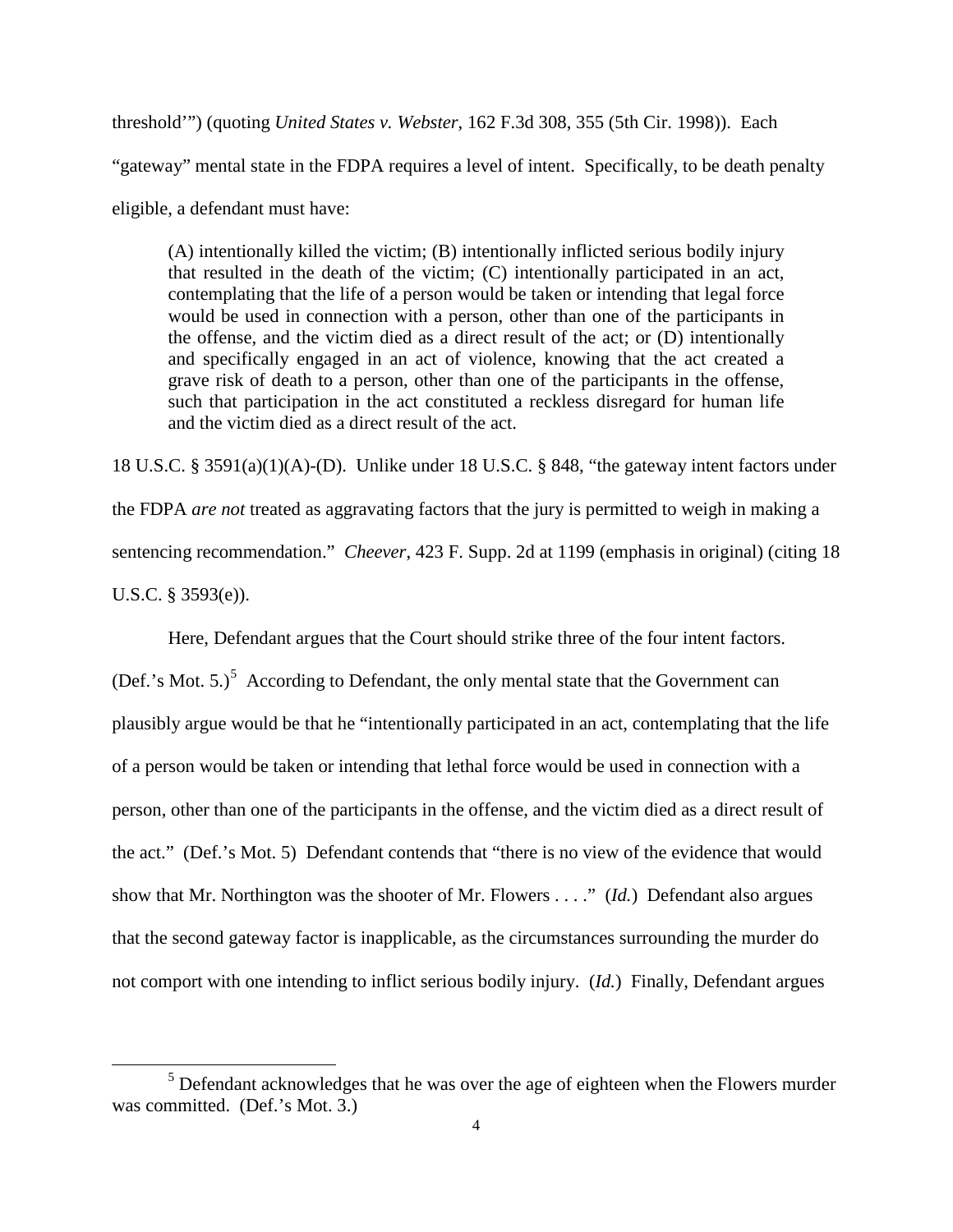that the circumstances of the Flowers murder do not support the gateway factor of creation of a grave risk of death. (*Id.*) Defendant's interpretation of the facts is inconsistent with the record.

Tybius Flowers, a witness who was slated to testify against Kaboni Savage at a trial for the murder of Kenneth Lassiter, was murdered on March 1, 2004. (March 26, 2013 Tr. 112, ECF No. 1200 (on file with Court).) Prior to March 1, 2004, Savage had told a co-conspirator, Lamont Lewis, that he was not concerned about his murder trial, because "Tibby would never make it to court." (Apr. 1, 2013 Tr. 127 (on file with Court).) The record also reflects that Savage discussed Tibby Flowers with Defendant during a visit with Savage at the Philadelphia County Prison. The Government alleged that Defendant personally committed the murder at the request of Savage to prevent Flowers from testifying at trial. The record reflects that evidence was introduced establishing that Defendant personally committed the Flowers murder. Artavius Coleman, an acquaintance of Defendant, testified that while in prison at the Federal Detention Center in Philadelphia, Defendant told him and Bienvenido Morales that he, Defendant, "slumped Tibby and sent him to rat heaven and gave his mom a family reunion." (Apr. 4, 2013 Tr. 89-90, ECF No. 1217 (on file with Court).) In addition, phone records placed Defendant, Dawud Bey, and John Tillman in the vicinity of the Flowers murder scene on the night of the murder. The record indicates that Bey and Tillman were also fully capable of carrying out Kaboni Savage's wishes. The evidence reflected that Flowers was shot by an individual using a 9mm GLOCK pistol. (*Id.* at 32.) Philadelphia Police Department ("PPD") officers recovered fifteen fired cartridge cases at the scene of the crime. (*Id.*) Defendant was convicted of the crime of murder in aid of racketeering, 18 U.S.C. § 1959(a)(1), for the murder of Flowers.

There is nothing improper about the Government alleging each of the four gateway intent factors and presenting evidence during the sentencing phase as to one or more of the factors to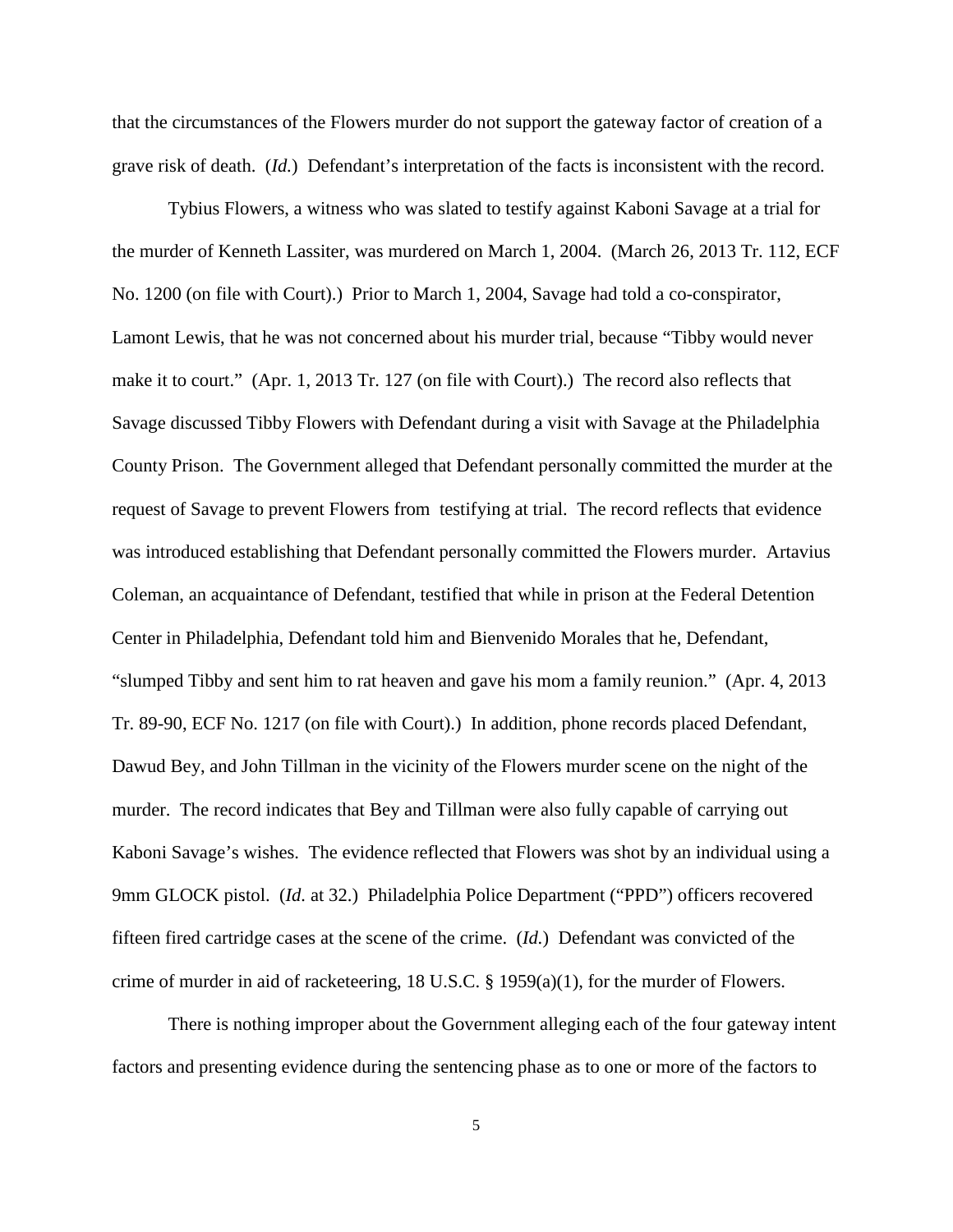ensure that it establishes that Defendant had the requisite mental state when he murdered Flowers. Courts regularly provide the Government with latitude in proving the gateway factors. "As evidenced by the many cases in which multiple Gateway Factors have been found, multiple mental states may be found by the jury and these mental states need not match the mental state found at the guilt phase." *United States v. Basciano*, 763 F. Supp. 2d 303, 342 (E.D.N.Y. 2011) (striking the gateway factor under Section  $3591(a)(2)(D)$  to avoid the risk of confusing the jury where the Government argued that it was not advancing a "reckless-disregard theory," but permitting the Government to apply for reconsideration if its theory of the case changed). In *Cheever*, the defendant argued that by alleging all four mental states, the Government denied him fair notice against the relevant mental state to be argued during sentencing. *Cheever*, 423 F. Supp. 2d at 1200. From the Government's filings, however, the court found that:

[I]t is no mystery to defendant or anyone else as to what "elements" he will be required to defend against. The government will attempt to prove to the jury that defendant "intentionally killed the victim." 18 U.S.C.  $\S$  3591(a)(2)(A). It will argue alternatively that, if the jury is not convinced defendant intended to kill the [victim], then the evidence proves he "intentionally inflicted serious bodily injury that resulted in the death of the victim." *Id.*  $\S$  3591(a)(2)(B). If the jury does not believe that argument, the government will resort to the mental state under section  $3591(a)(2)(C)$ , and ultimately, if necessary, section  $3591(a)(2)(D)$ .

*Id.* at 1200-01. The court acknowledged that the Government was merely allowing for alternative arguments of the defendant's intent. The court concluded that it would not instruct the jury on any mental states that the Government failed to prove or permit the jury to return a finding on any mental states that the Government failed to prove. *Id.*; *see also Bolden*, 545 F.3d at 630 ("Numerous decisions have approved submission of multiple mental states in FDPA cases. We agree with these decisions.") (internal citations omitted); *United States v. Diaz*, No. 05-00167, 2007 WL 656831, at \*9 (N.D. Cal. Feb. 28, 2007) ("The four mental states in the FDPA are merely variations on the same theme. The jury may find that the evidence supports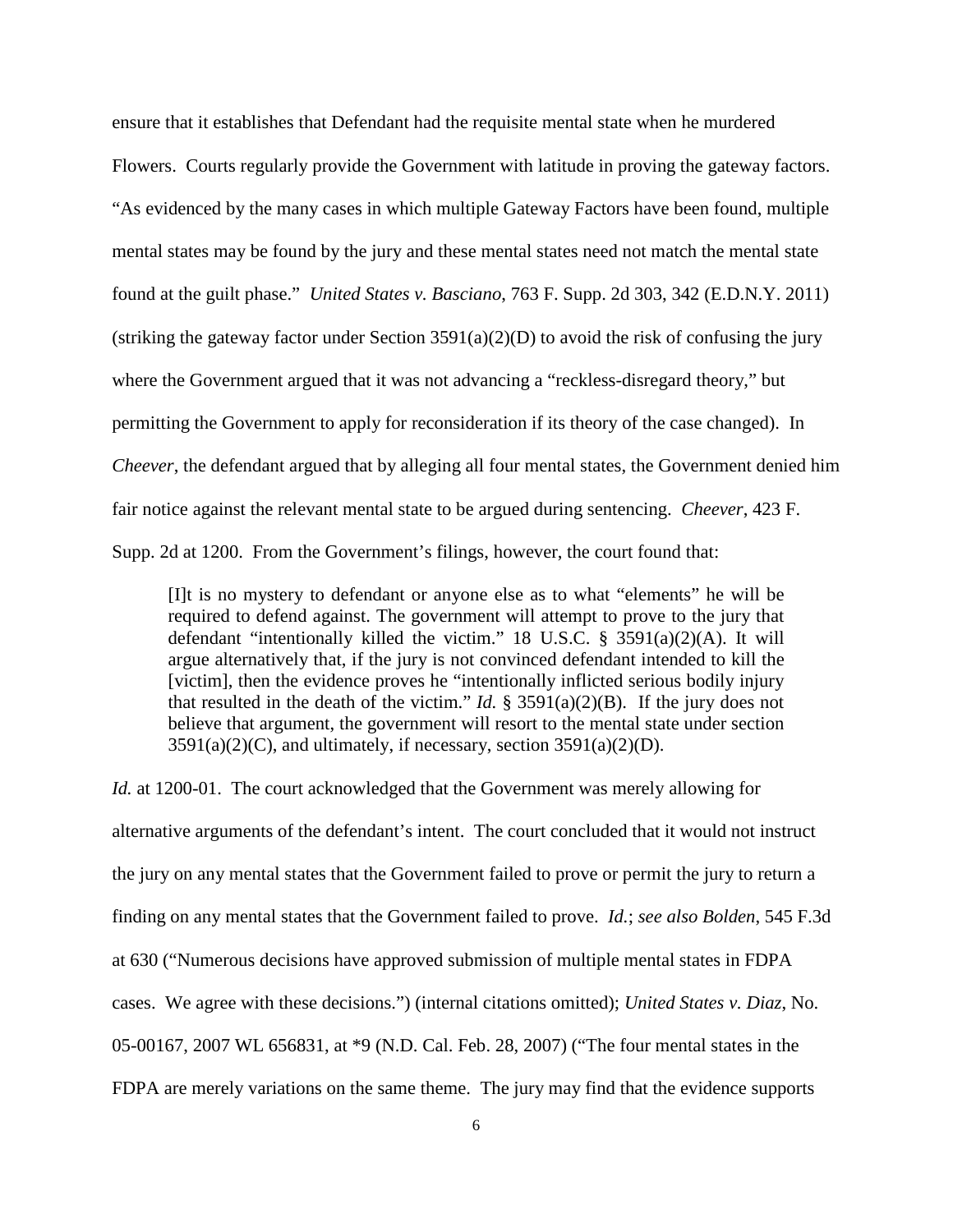any one of the mental states."); *United States v. Llera Plaza*, 179 F. Supp. 2d 464, 480 (E.D. Pa. 2001) (permitting the Government to attempt to prove more than one threshold mental state as alternative mental states where the intent factors were not mutually exclusive).

The evidence supports a finding that Defendant either intentionally killed Flowers, intended to inflict serious bodily injury by firing fifteen shots at him, or created a grave risk of death by firing fifteen shots. Accordingly, we conclude that the evidence introduced at trial supports any of the four gateway mental factors and the Government may introduce such evidence during the sentencing phase.Defendant was convicted after a trial that lasted over three months. There was ample evidence supporting the jury's conviction of Defendant for murdering Flowers in aid of a racketeering enterprise. Defendant clearly has sufficient notice of the evidence to be introduced against him at the sentencing phase, including the evidence that would establish his mental state. None of the mental states alleged by the Government are mutually inconsistent and the Government is permitted to argue them in the alternative.

#### **B. Substantial Planning and Premeditation**

The Government's Notice alleges the aggravating factor that the Flowers murder was committed "after substantial planning and premeditation to cause the death of a person." (Notice 3 (citing 18 U.S.C. § 3592(c)(9).) Defendant argues that this factor is facially vague in violation of the Eighth Amendment as it fails to provide a principled basis upon which a jury could find a defendant death eligible, as opposed to others convicted of murder. (Def.'s Mot. 6-7.) In addition Defendant contends that the use of the word "substantial" is impermissible as it is not subject to a precise and commonsense definition. (*Id.* at 8.) We have thoroughly addressed these arguments in our previous opinion concerning Defendant Robert Merritt's Motion to Strike the Notice of Intent to Seek the Death Penalty. (*See* Strike Mem. 14-16.) We determined that

7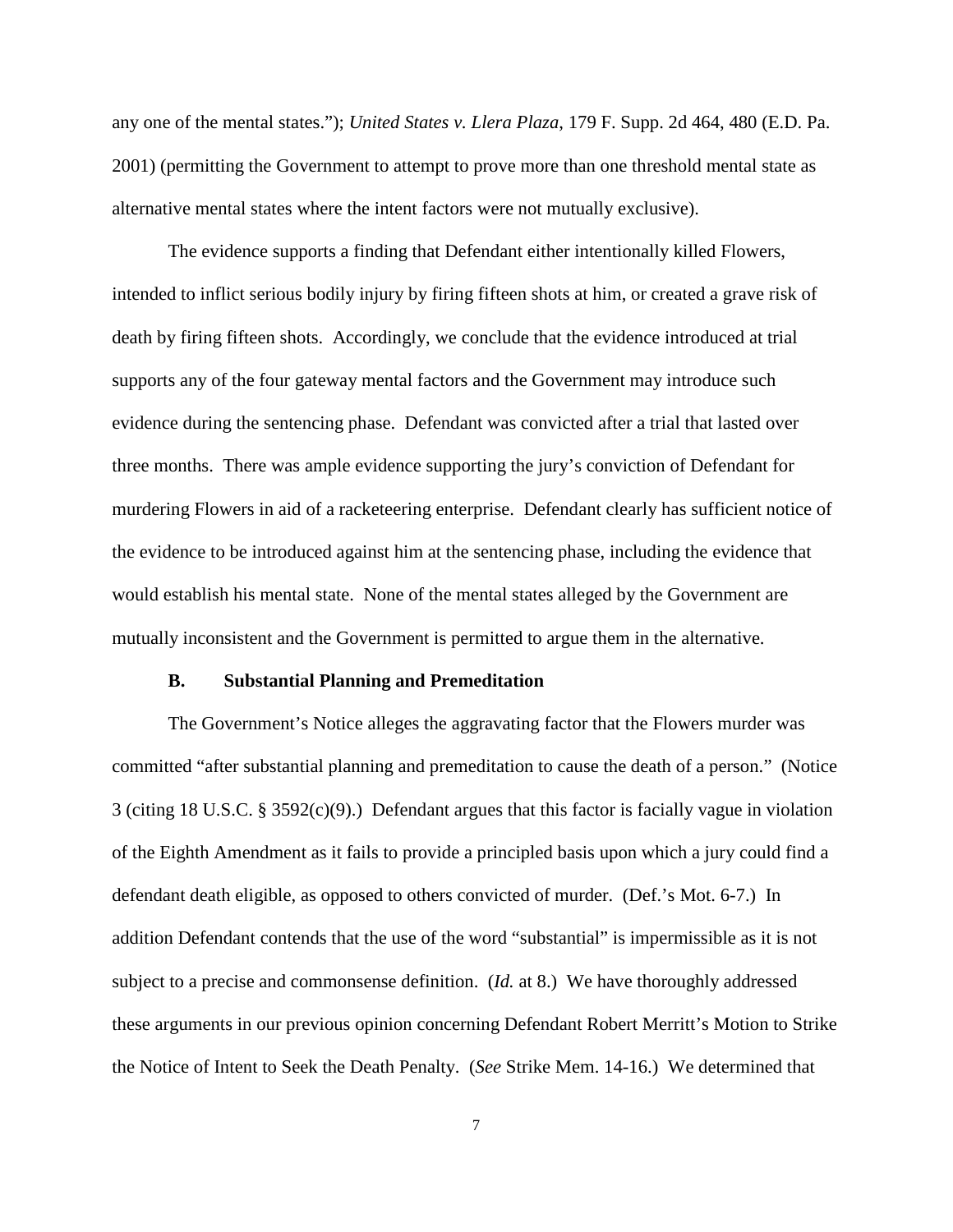this statutory aggravating factor was not unconstitutionally vague, and that with the proper jury instruction it could be submitted to the jury. (*See id.* at 15 (citing *United States v. Bourgeois*, 423 F.3d 501, 511 (5th Cir. 2005) (holding that substantial planning and premeditation factor is not unconstitutionally overbroad and vague since it "narrow[s] the class of murderers who could be eligible for the death penalty because not every murder involves substantial planning or premeditation"); *United States v. Glover*, 43 F. Supp. 2d 1217, 1225 (D. Kan. 1999) ("[T]he court finds that precise instructions to the jury should resolve [the defendant's] vagueness concerns regarding the term 'substantial.'")).) Therefore, we reject Defendant's request to strike the substantial planning and premeditation aggravating factor.

## **C. Victim Impact Witness Testimony**

The Government intends to introduce victim impact evidence as a non-statutory aggravating factor at sentencing. (Notice 2-3.) The FDPA and Supreme Court precedent firmly establishes that such evidence is admissible at the sentencing phase of trial. *See* 18 U.S.C. § 3593(a); *Payne v. Tennessee*, 501 U.S. 808, 827 (1991) (holding that the Eighth Amendment "erects no per se bar" to the admission of victim impact evidence and prosecutorial argument on the subject). Specifically, with regard to the impact of the offense on the victim, the Government is permitted to introduce "oral testimony, a victim impact statement that identifies the victim of the offense and the extent and scope of the injury and loss suffered by the victim and the victim's family, and any other relevant information." 18 U.S.C. § 3593(a)

The Supreme Court has held "that the Constitution permits evidence 'concerning the victim's personal traits and the effect of the crime on her family . . . so long as . . . victim impact factors are used to direct the jury to the individual circumstances of the case.'" *United States v. Cooper*, 91 F. Supp. 2d 90, 110 (D.D.C. 2000) (quoting *Jones*, 119 S. Ct. at 2108). "Only where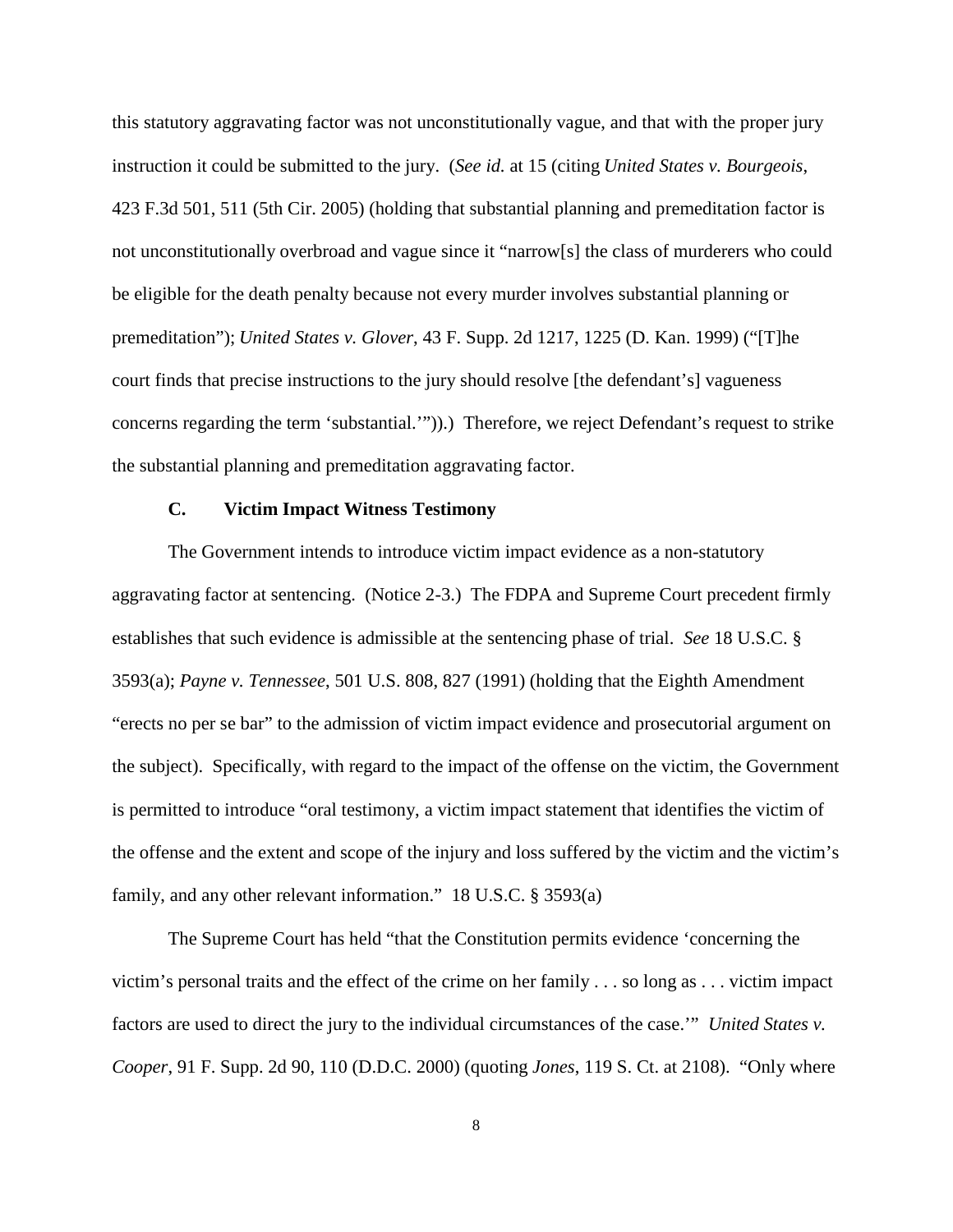victim impact evidence would be so unduly prejudicial as to render the defendant's trial unfair does due process mandate its exclusion." *Higgs v. United States*, 711 F. Supp. 2d 479, 527 (D. Md. 2010) (citing *Payne*, 501 U.S. at 825). The scope and limit of victim impact evidence "is a matter for the court's discretion and must be determined with consideration for the constitutional limitation that the jury must not be influenced by passion or prejudice." *United States v. McVeigh*, 944 F. Supp. 1478, 1488 (D. Colo. 1996) (citing *Payne*, 501 U.S. at 825).

Defendant highlights several issues that may arise during the penalty proceedings which may unduly prejudice Defendant in violation of his right to due process under the Fifth and Eighth Amendments. (Def.'s Mot. 8-11.) First, Defendant makes the conclusory assertion that victim impact evidence is only meant to provide a "'quick glimpse of the life' of the victim" and so must be brief. (*Id*. at 9 (quoting *Payne*, 501 U.S. at 822).) In addition, he argues that the witnesses presenting the victim impact evidence may not offer their views on the appropriate punishment. (*Id.*) Defendant argues that based on this potential for undue prejudice, the Government must "reduce all potential victim impact evidence to writing and that these statements be read by the prospective witnesses, after the Court and counsel have had the opportunity to vet them."  $(Id.$  at 11.)<sup>[6](#page-3-0)</sup>

Defendant argues that victim impact testimony must be "brief." (Def.'s Mot. 9.) We have the discretion to limit the scope, amount, and length of victim impact testimony. The Court is capable of ensuring that the amount and length of the victim impact testimony does not unduly prejudice Defendant. Moreover, we have directed the Government to provide Defendants with

<sup>&</sup>lt;sup>6</sup> Defendant also maintains that victim impact testimony may only be related to the capital offense for which defendant is eligible for capital punishment. (Def.'s Mot. 11.) The only capital count against Defendant is the Flowers murder. The Government has advised the Court that it intends to present victim impact evidence against Defendant which relates only to the Flowers murder.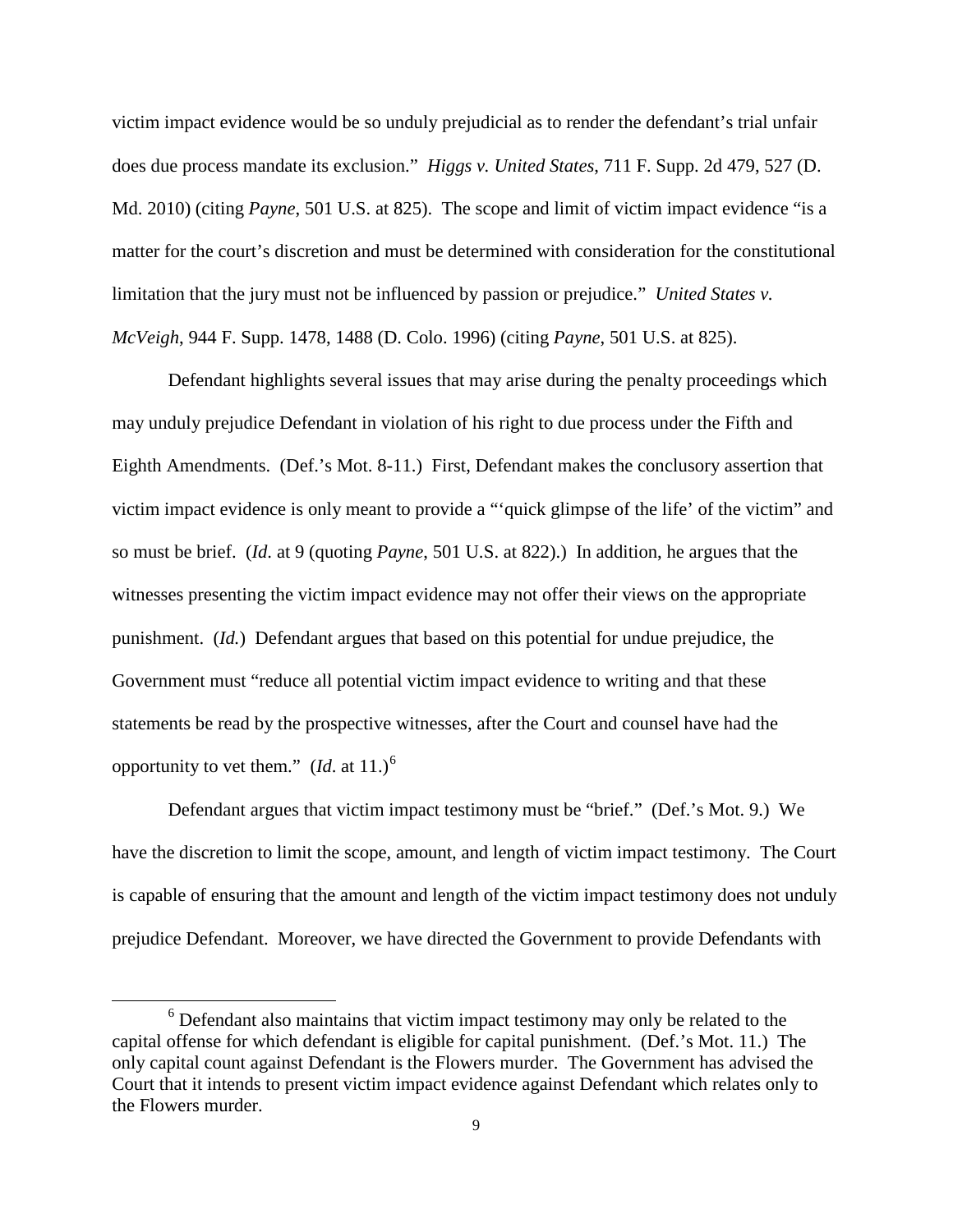victim impact statements, and to the extent such statements are unavailable, an outline of the specific evidence about which that victim will testify. (*See* Strike Mem.) Upon receipt of the informational outlines from the Government, Defendant may make specific objections to the victim impact evidence.

While we agree with Defendant that victim impact witnesses are prohibited from expressing their views as to the proper sentence, there is no indication that the Government will introduce this type of testimony. *See Payne*, 501 U.S. at 852 n.2 (citing *Booth v. Maryland*, 482 U.S. 496, (1987) (leaving intact *Booth's* prohibition on the "admission of a victim's family members' characterization and opinions about the crime, the defendant, and the appropriate sentence"); *United States v. Whitten*, 610 F.3d 168, 192 (2d Cir. 2010) (recognizing that victim impact witnesses are prohibited from offering their opinion about the crime, the defendant, and the appropriate sentence); *United States v. Brown*, 441 F.3d 1330, 1351 (11th Cir. 2006) (same); *United States v. Bernard*, 299 F.3d 467, 480-81 (5th Cir. 2002) (same); *Parker v. Bowersox*, 188 F.3d 923, 931 (8th Cir.1999) (same), *cert. denied*, 529 U.S. 1038, (2000); *United States v. Sampson*, 335 F. Supp. 2d 166, 187 (D. Mass. 2004) (same); *United States v*. *O'Driscoll*, No. 4- 01-277, 2003 WL 1401819, at \*3 (M.D. Pa. Jan. 10, 2003) (same). Moreover, the prohibition on victim impact testimony does not mandate that the victims be limited to reading from written statements. In any event, we caution the Government to advise each victim impact witness to refrain from offering their opinion with respect to the defendant, the crime, or the appropriate sentence. *See O'Driscoll*, 2003 WL 1401819, at \*3 (allowing live testimony and noting that it will instruct the victim impact witnesses to abstain from commenting about the defendant, the crime, or the proper sentence).

10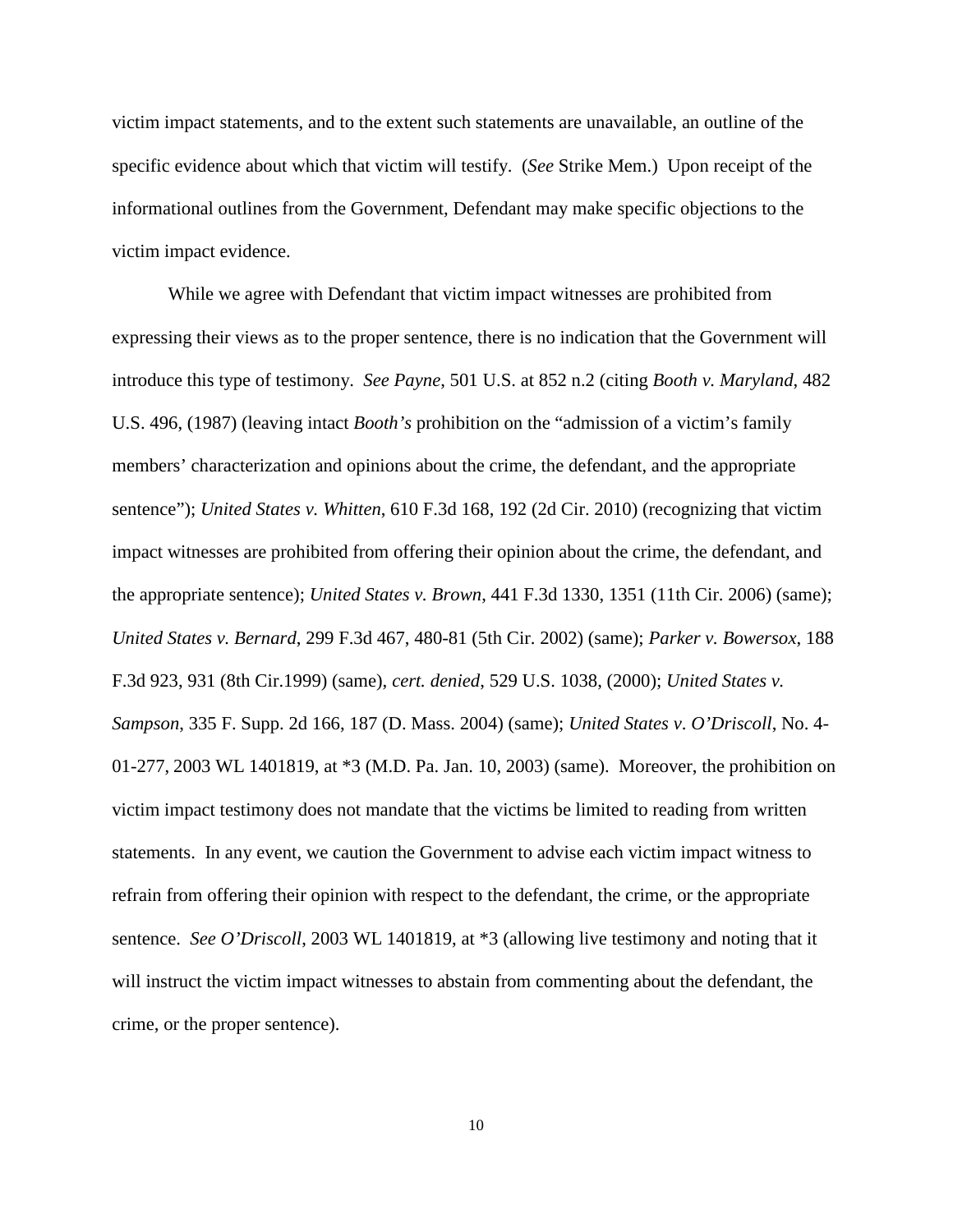With respect to Defendant's request regarding how the victim impact evidence will be presented to the jury, the court is aware of only one district court case limiting victim impact testimony to the recitation of the witnesses' written statements. *See United State v. Henderson*, 485 F. Supp. 2d 831, 849-50 (S.D. Ohio 2007) (limiting victim impact witnesses to reading their written statements verbatim without any deviation) When presented with a similar request the district court in *Glover* denied the defendant's request to limit victim impact witnesses to reading their written statements. 43 F. Supp. 2d at 1235-36. The court specifically cited 18 U.S.C. § 3593, which authorizes the use of "oral testimony" during the penalty phase. *Id*. Moreover, the court in the case of *United States v. O'Driscoll*, denied the defendant's request to limit the presentation of victim impact testimony to videotape. 2003 WL 140189, at \*3-4. (holding that the fact that victim impact evidence can be emotional did not warrant the preclusion of live testimony of the witnesses). We agree with *Glover* and *O'Driscoll*. We will ensure that the victim impact witnesses' live testimony will not be so unduly prejudicial that it will render the penalty proceedings unfair.

#### **D. Lack of Remorse**

Defendant seeks an order prohibiting the Government from asserting that he has exhibited a lack of remorse for the Flowers murder as support for the aggravating factor of future dangerousness. (Def.'s Mot. 12.) In *United States v. Davis*, 912 F. Supp. 938, 946 (E.D. La. 1996), the court precluded the Government from offering "lack of remorse" as a stand-alone aggravating factor, but did permit the Government to present evidence of the defendant's exultation as probative of "future dangerousness."

Several courts have expressed concern about the evidence that may support the lack of remorse as a part of the future dangerousness aggravator. *United States v. Cooper*, 91 F. Supp.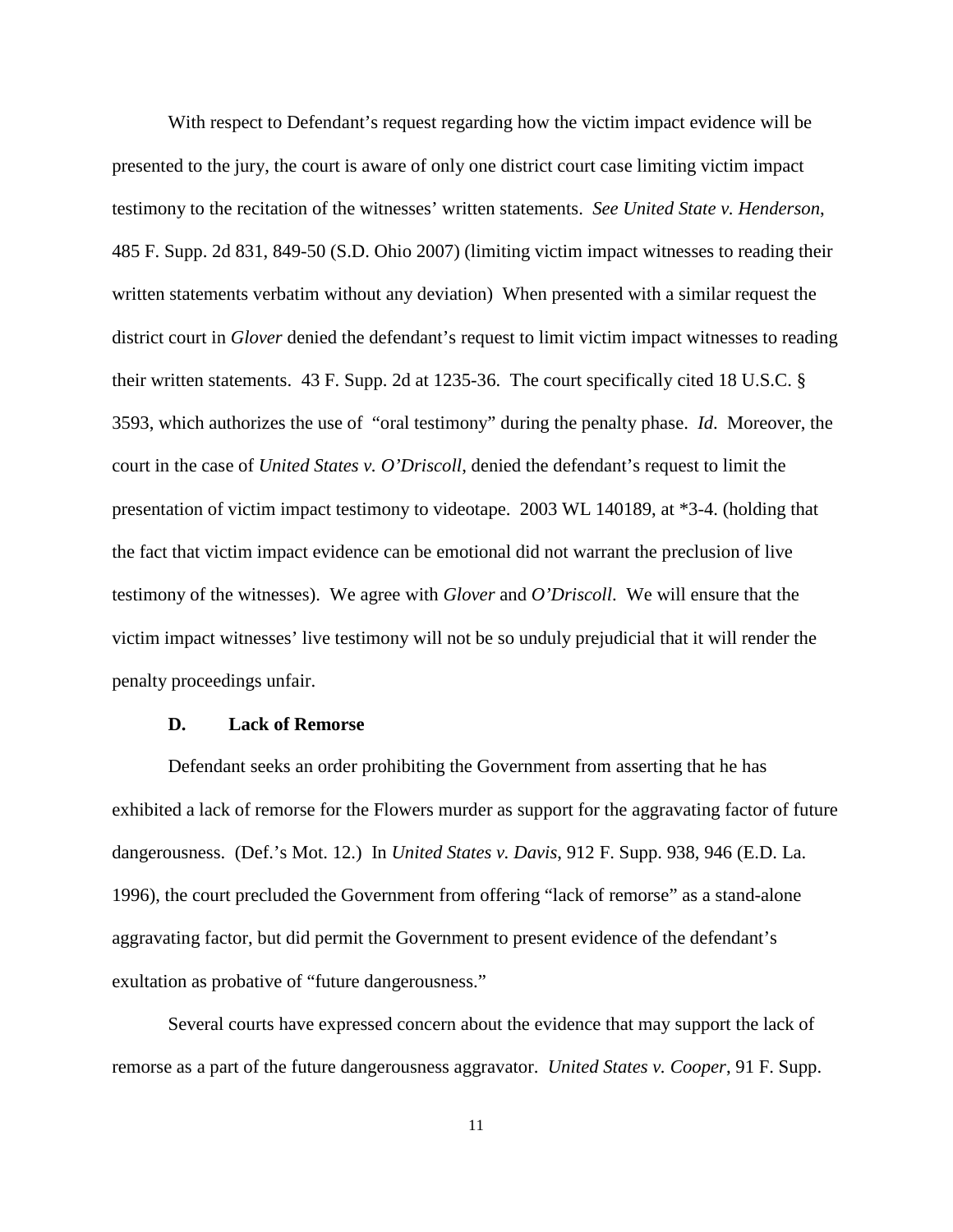2d 90, 113 (D.D.C. 2000) ("The Court agrees with [the defendant] that some of the proffered evidence has a substantial possibility of encroaching on the defendant's constitutional right to remain silent."); *United States v. Nguyen*, 928 F. Supp. 1525, 1541 (D. Kan. 1996).

Nevertheless, courts have permitted the Government to establish a defendant's lack of remorse in the context of future dangerousness through the introduction of affirmative evidence. *See United States v. Casey*, No. 05-277, 2012 WL 6645702, at \*4 (D.P.R. Dec. 20, 2012) ("[T]he United States may not implicate defendant's right to remain silent; further, the United States must adduce evidence which shows a pervasive and continuous lack of remorse."); *Cooper*, 91 F. Supp. 2d at 113 ("As to other lack of remorse evidence that does not encroach on the defendant's right to remain silent, such evidence, as it pertains to [the defendant's] future dangerousness while in prison, will be allowed if the Court determines at trial that the evidence is reliable and is not outweighed by the risk of unfair prejudice to the defendant, or the risk that it would confuse or mislead the jury."); *Nguyen*, 928 F. Supp. at 1542 ("The court cautions the government, however, that any evidence it intends to submit in support of this factor must be more than mere silence. It also must be relevant, reliable and its probative value must outweigh any danger of unfair prejudice."); *United States v. Caro*, No. 06-00001, 2006 WL 1594185, at \*7 (W.D. Va. June 2, 2006) ("It is true that the government must present more than mere silence on the part of the defendant or otherwise the defendant's constitutional right to remain silent would be prejudiced.").

We will permit the Government to establish Defendant's lack of remorse in support of future dangerousness through the introduction of reliable evidence that is not unduly prejudicial and that does not implicate Defendant's decision not to testify.

12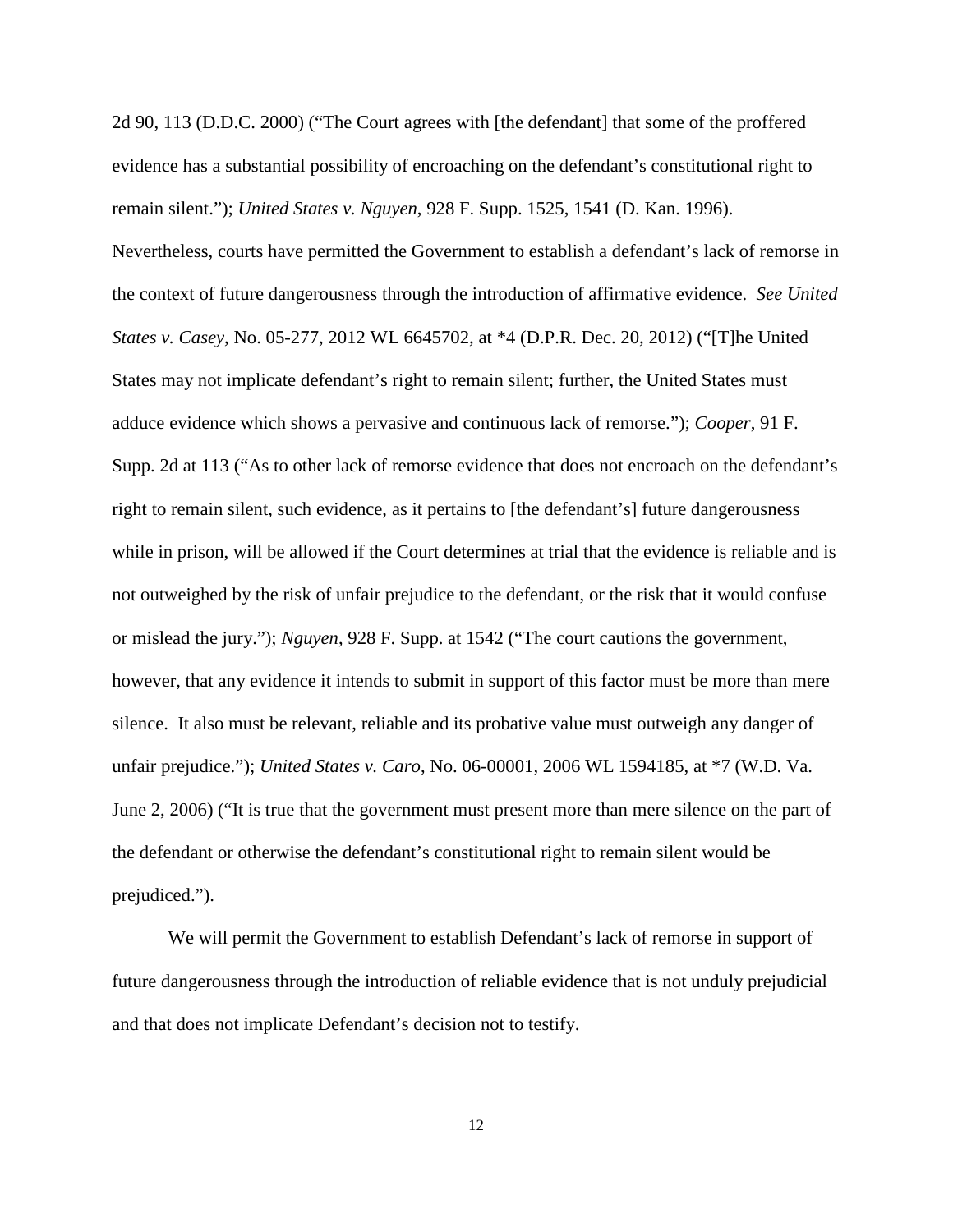#### **E. Previous Conviction**

Finally, Defendant argues that the Government should not be permitted to submit to the jury the statutory aggravating factor that Defendant has previously been convicted of an offense for which a sentence of death or life imprisonment was authorized. (Def.'s Mot. 14-15.) Specifically, Defendant contends that because his "'previous conviction' did not occur until after the alleged commission of the capital offense in this case, it was not 'previous' and should not be submitted to the jury." (Id. at 14.) Defendant was found guilty of murder in aid of racketeering of Tybius Flowers, which occurred on March 1, 2004. (Indictment 44.) The "previous conviction" to which the statutory aggravating factor relates was the killing of Barry Parker, which occurred on February 26, 2003. (*Id.* at 42.) Defendant was convicted of the Barry Parker murder on August 27, 2007.

A similar argument was raised by co-Defendant Kaboni Savage with respect to the prior conviction for a serious drug offense aggravating factor. In our May 10, 2013 Memorandum, we rejected Kaboni Savage's contention that his "previous conviction" for the 2005 drug conspiracy was not truly previous since the drug conviction occurred after the commission of the murders for which he was charged in the instant Indictment. (Strike Mem. 24-25.) We relied on *United States v. Higgs*, which reasoned that the previous conviction for a serious drug offense "encompass[ed] *all* predicate convictions occurring prior to sentencing, even those occurring after the conduct giving rise to the capital charges." 353 F.3d 281, 318 (4th Cir. 2003) (emphasis in original).

We are satisfied that the conclusion reached by the Fourth Circuit in *Higgs* is legally sound and makes perfect sense. The aggravating factor in *Higgs* related to a prior conviction for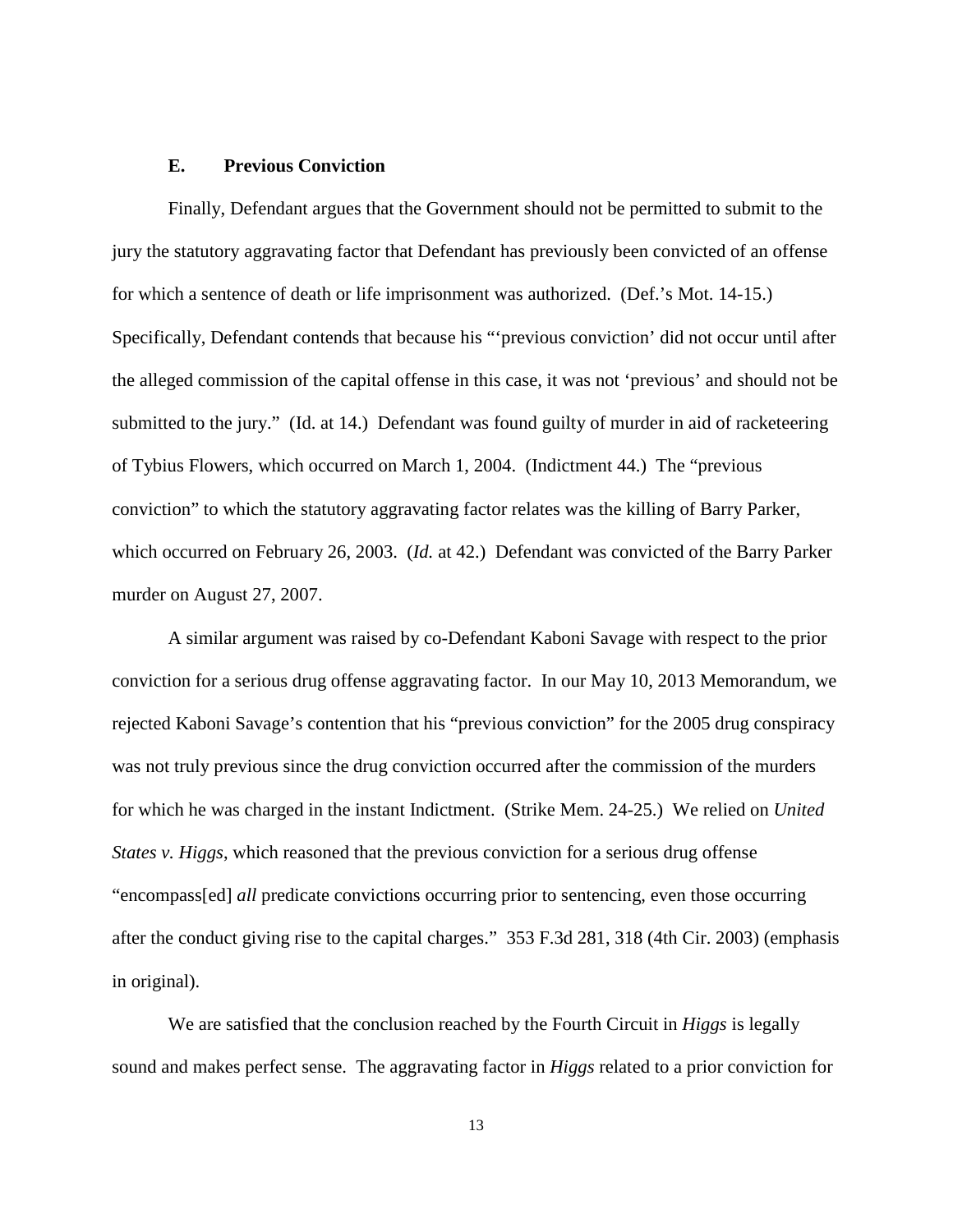a serious drug offense. The aggravating factor contested by Defendant here relates to a prior conviction for which a sentence of death or life imprisonment was authorized. There is no reasonable basis upon which to conclude that Defendant's prior conviction for killing Barry Parker should be kept from the jury. Defendant's request to strike this aggravating factor will be denied.

## **III. CONCLUSION**

<span id="page-13-0"></span>For the foregoing reasons, Defendant Steven Northington's Motion is denied. An appropriate Order will follow.

# **BY THE COURT:**

*/s/R. Barclay Surrick* **U.S. District Judge**